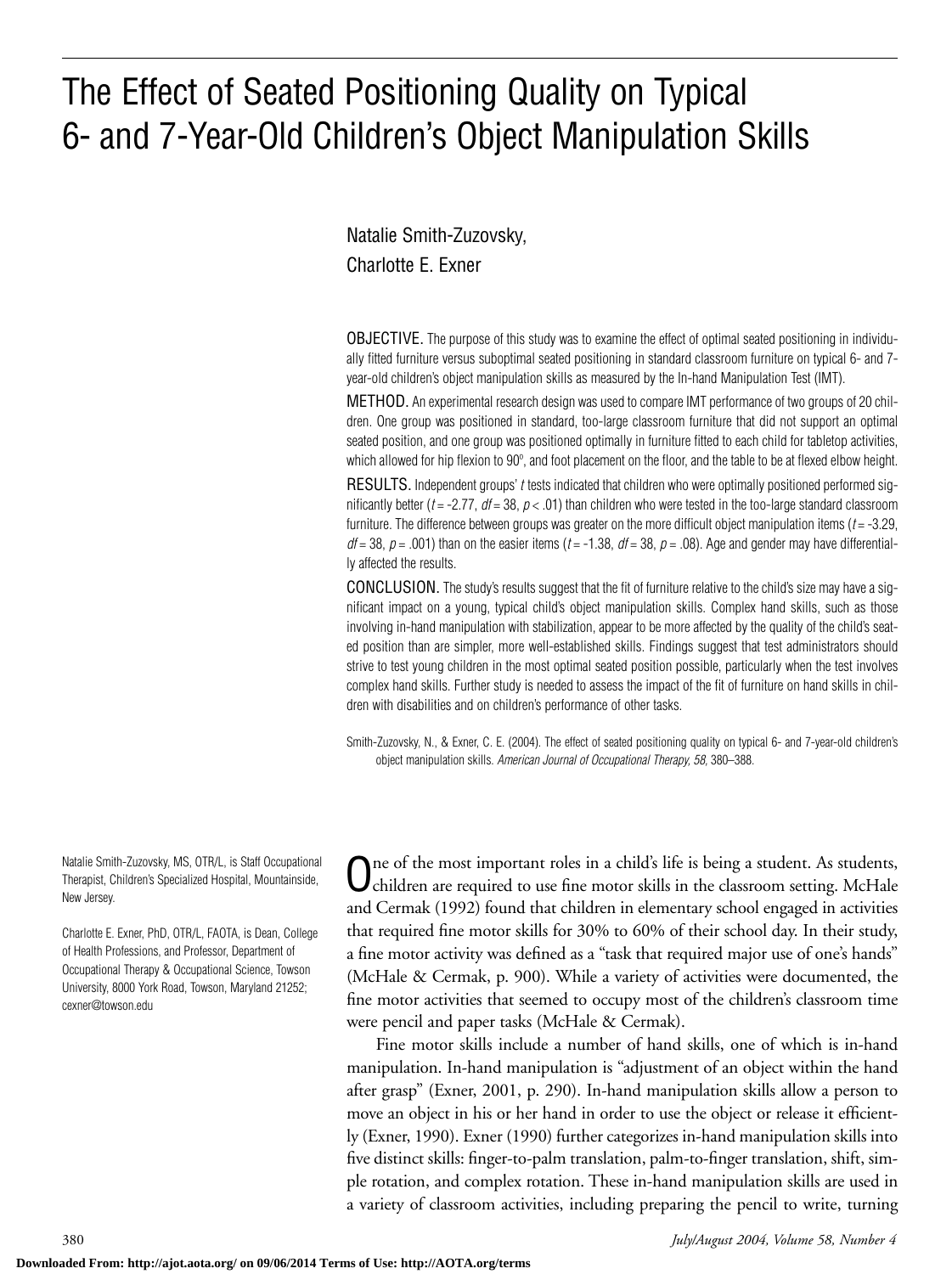the pencil over to erase, cutting with scissors, handling papers, constructing projects, and manipulating coins.

## Development of the In-hand Manipulation Test

In order to accurately assess children who may have fine motor skill deficits, standardized assessments are necessary (Exner, 1993). As no standardized assessments that assess in-hand manipulation skills exist (Exner, 1993), Exner is in the process of developing the In-hand Manipulation Test (IMT), which is designed to be used by occupational therapists to identify children who might have a deficit in this skill area. Exner has used the process of instrument development described by Benson and Clark (1982) to develop the IMT. According to Benson and Clark, instrument development is completed in the following four phases: planning, construction, quantitative evaluation, and validation.

The IMT is designed to assess the quality and speed of 3- to 8-year-old children's in-hand manipulation skills. The test has two sections: IMT-Q (the quality section), and the IMT-S (the speed section). Both parts are composed of tabletop activities that are designed to elicit spontaneous inhand manipulation skills in children. The test is administered only to the child's preferred hand.

The Quality section of Draft #11 of the IMT-Q contains 55 items (Exner, 1995) that are embedded within an activity-type format; the child's focus is upon the activity or "game" rather than the hand movement. The specific inhand manipulation skills and number of items used to test each skill are in Table 1. Approximately half of the test items include having the child hold one or more objects in the palm of the hand while the fingers manipulate another object. These items are referred to as items "with stabilization," because an object is stabilized (held) in the palm. Items in which only one object is in the child's hand during manipulation are referred to as "without stabilization."

Tiny, small, and medium object sizes are included in the IMT (Exner, 1993). Tiny refers to objects with a maximum dimension of less than 1/2"; small refers to objects at least 1/2" but less than 1"; medium refers to objects that are at least 1" in one dimension (Exner, 1993).

The IMT-Q has been assessed for validity and reliability in a number of studies by Towson University occupational therapy graduate students. With an earlier version of the test, Haddaway (1994) studied test–retest reliability in a group of twenty 5- and 6-year-old typical children; the total test score intraclass correlation coefficient (ICC) was .90. When using the same version of the IMT-Q, Allen (1994) obtained a test–retest ICC of .84 for the test–retest

#### **Table 1. Content of the In-hand Manipulation Test— Quality Section (IMT-Q)**

| In-hand                    | Number of Items              | Number of Items    |
|----------------------------|------------------------------|--------------------|
| <b>Manipulation Skill</b>  | <b>Without Stabilization</b> | With Stabilization |
| Finger to Palm Translation | 4                            |                    |
| Palm to Finger Translation | 5                            | 8                  |
| Shift                      | 5                            | 4                  |
| <b>Simple Rotation</b>     | 6                            | 4                  |
| <b>Complex Rotation</b>    |                              | 5                  |
| <b>TOTAL ITEMS</b>         | 27                           | 28                 |

reliability of the total test score in a sample of 14 typical 7 and 8-year-old children.

Various construct validity studies have been conducted, including those that address the ability of the test to discriminate between typical children and those with known fine motor problems and those that assess relationships of in-hand manipulation skills with other skills involving object manipulation. Wingrat (1995) compared the performance of 24 typical 6–8-year-old children with 22 children in the same age range who were classified as clumsy. She found statistically significant differences (*p* < .001) for total test scores and for the total of the test scales with stabilization and test scales without stabilization. Miles-Breslin and Exner (1999) found that a discriminant analysis correctly classified 83% of 3–8-year-old typical children and children who had spastic diplegia with fine motor problems. They also found a statistically significant difference  $(p < .001)$  in performance between the two groups of children.

Tydlacka (1997) studied the relationship between IMT-Q scores and teacher ratings of children's fine motor performance in the classroom. She found that the Pearson *r* Partial Correlation Coefficient (with age partialed out) for a sample of twenty-nine 5- and 6-year-olds was moderate (*r* = .46) and statistically significant at the *p* < .01 level. For a group of thirty-four 7 -and 8-year-olds the correlation was moderate  $(r = .33)$  and significant at the  $p < .05$  level. Studies of IMT-Q scores with other skill areas (self-care skills, Israilov, 1997; scissors skills, Root, 1997; coloring skills, Lesnik, 1997) in one or more segments of the 5- to 8-year-old age group found the relationships to be low to low–moderate but statistically significant ( $p \leq .05$ ).

However, strong psychometric properties are not sufficient to insure valid results when tests are used in clinical practice. A standardized test must be used correctly, in accordance with test instructions for administration and scoring (Campbell, 1989). Lewko (1976) surveyed pediatric therapists regarding the kinds of assessments they were using to evaluate motor development, whether these instruments were suitable, and how much therapists knew about information in the administration manual. Many of the therapists surveyed were found to be using the standardized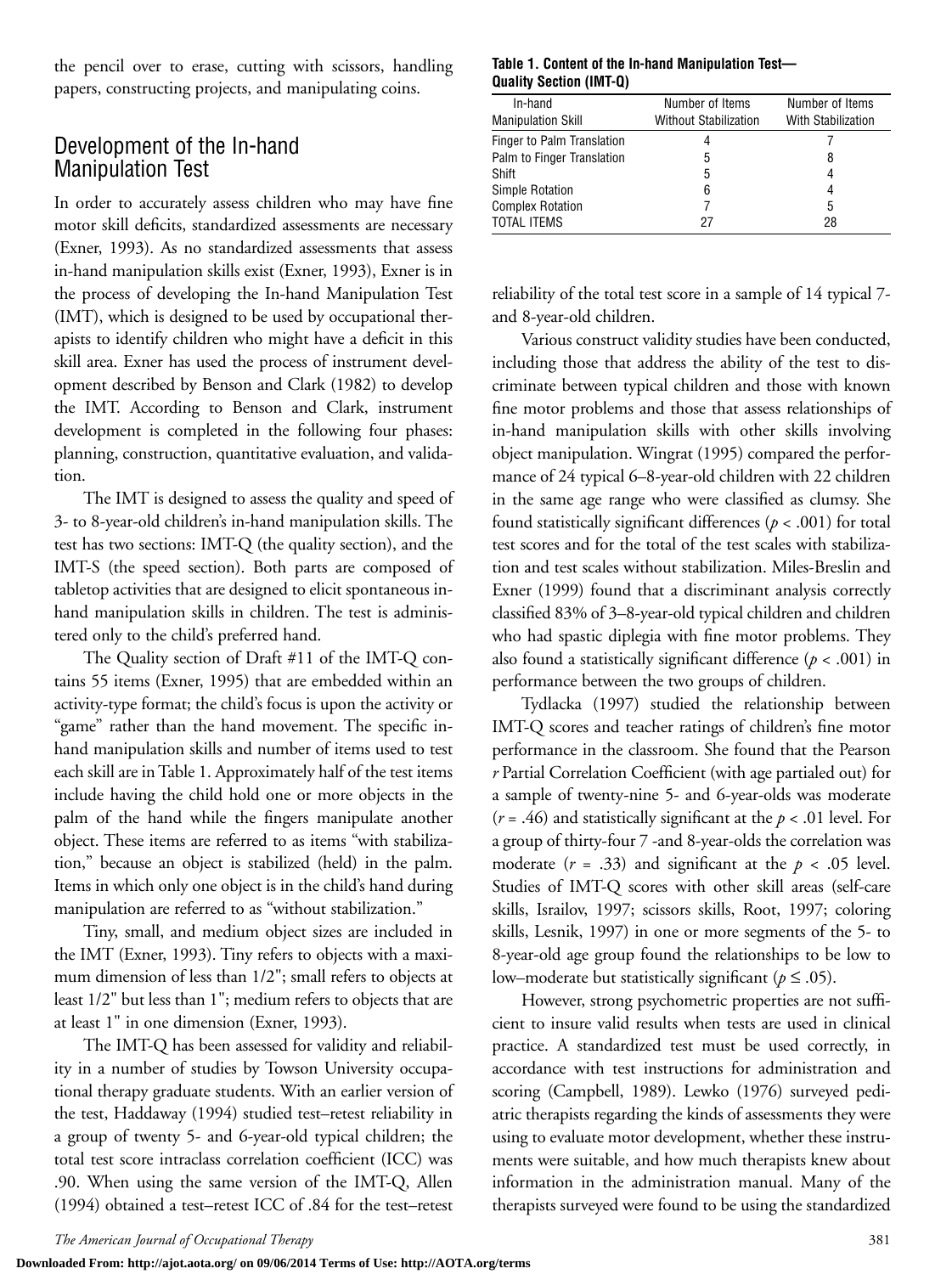tests incorrectly. Campbell stated that "at best it [using standardized tests incorrectly] represents poor service to clients. At worst, it represents unethical practice that may produce considerable harm by resultant mislabeling, expensive provision of unnecessary services, or failure to identify and treat problems amenable to developmental therapy" (1989, p. 7). In order to provide a basis for stressing the importance of following the directions for test administration, the test developer needs to know the impact of the directions on children's actual test performance. For example, if a therapist is unable to have a table and chair of the correct size for the child during testing, he or she needs to know if this could significantly influence the child's performance as reflected in the score.

## Positioning To Facilitate Optimal Use of Hand Skills

Effective postural control is considered to influence a child's ability to use distal control. The biomechanical frame of reference emphasizes the principle that "for controlled movement, the human body must provide a stable center from which the head and limbs can move" (Colangelo, 1993, p. 233). A key principle of neurodevelopmental treatment is that distal movements rely on a basis of proximal control (Bobath & Bobath, 1972). As Case-Smith, Fisher, and Bauer (1989) point out, functional distal control appears to depend upon trunk and shoulder girdle stability.

One way these principles have been used is to suggest that sitting at a table and chair that fit a child appropriately, thus supporting the child's postural control, can influence the child's ability to effectively use his or her hands. For example, when occupational therapists develop assessments and implement treatment activities that require hand use, they often specify characteristics of the seated positioning to be used. Benbow (1995), who has developed many treatment strategies to improve hand function, stated that "properly fitted furniture is essential if children are to learn handwriting" (p. 278). She recommends that children's knees and hips should be flexed at 90º and feet should be flat on the floor [and] the writing or activity surface should be 2" above the student's flexed elbows (Benbow).

Exner includes instructions in the IMT manual for the child's positioning during test administration, stating that "the child should be seated in a chair with feet wellsupported. A table should be positioned so that it is approximately at or just slightly above the child's elbow height" (Exner, 1997, p. 10). However, no studies have been conducted to determine if the positioning guidelines Benbow gives for handwriting or Exner gives for the IMT have any impact on children's performance of hand skills. Given that furniture fitted to a particular child may not always be readily available, research is needed to examine whether the position of the child is a critical aspect to consider when administering the IMT and other tests with hand-skill requirements.

Sents and Marks (1989) identified the need for studies to look at the impact of seated positioning on children's performance on assessments. They conducted a study of 14 nondisabled preschool children to examine whether the positioning of a child affected the child's IQ test scores. Seven children were given an intelligence test first when seated in optimal positioning: back supported, knees in 90º flexion, feet flat on the floor, elbow flexion to 90°; and forearms supported on the table. The other 7 students were given less than optimal seating: feet and back were not supported, knees were not in 90º flexion, and table height was above the height provided to children in the group with proper positioning. Seven to 9 days later the test was given again to all 14 children but with the positioning reversed. The findings were statistically significant ( $p < .005$ ); all children in the study had higher IQ test scores (approximately 5 to 7 points higher) when they were tested in optimal seating. Thus, Sents and Marks' study suggests the positive effects of optimal positioning on one standardized assessment with a very small sample of young children. This is the only study located that addressed the issue of a child's positioning during test administration. As Sents and Marks suggest, additional studies are needed to determine the validity of these results and to determine if children perform better on other tests when tested in furniture that is the appropriate size for them. Such information would be important in determining whether or not attention to furniture fit by the examiner during testing is a critical aspect of assuring optimal test results.

# Purpose of the Study

The purpose of this study was to examine the effect of optimal seated positioning in individually fitted furniture versus suboptimal seated positioning in standard classroom furniture on IMT performance in typical early-elementary school-age children. The study's hypothesis was that in a sample of typically developing 6- and 7-year-old children there would be a significant difference in IMT scores between children tested in an optimal seated position and children tested in a suboptimal seated position. In addition, the study proposed to investigate the effects of different types of positioning for 6-year-olds as compared to the effects for 7-year-olds.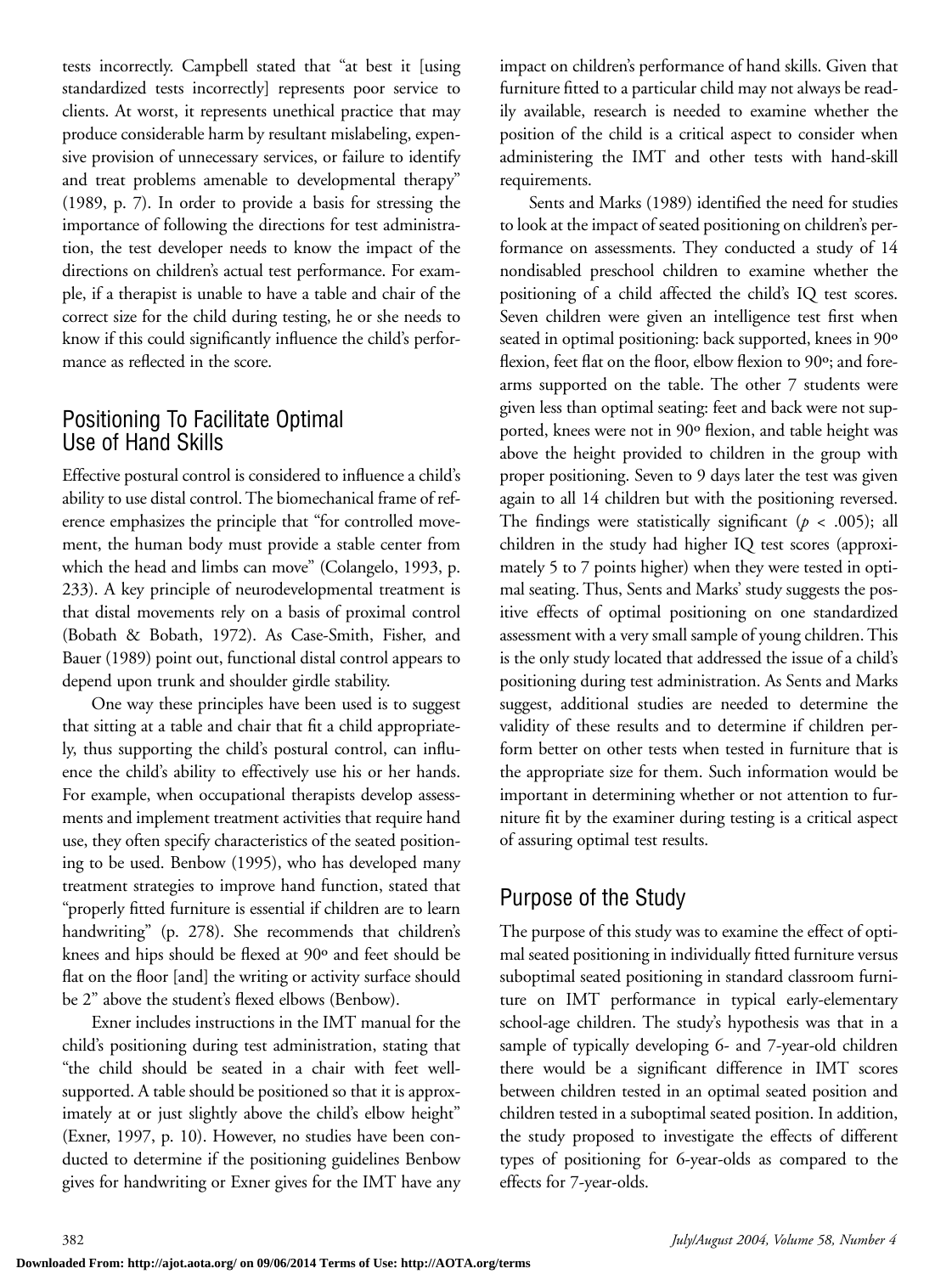# Method

### *Study Design*

This study used a two group experimental design with stratified random assignment of the children into groups. Children in one group completed the section of the IMT that addresses quality of skills (the IMT-Q) while seated in furniture that was fitted to them, which resulted in "optimal positioning." Children in the other group completed the test while seated in their standard classroom furniture, which resulted in less than optimal ("suboptimal") positioning, as it was too large for the children. Interrater checks between examiners were conducted throughout the testing phase on 15% of the tests administered by having both examiners score simultaneously during testing.

#### *Participants*

The children for this study were recruited from an elementary school in a public school system in Maryland. This school has a diverse population in terms of socioeconomic status and race. Parent consent forms and questionnaires were sent home with all 1st- and 2nd-grade children at the school. There were three 1st-grade classrooms and three 2nd-grade classrooms with a total of approximately 150 children.

Seventy-six parental consent forms indicating permission for testing were returned. Fifty-eight children between the ages of 72 and 95 months of age met the study criteria that included the following, based upon parental report: receptive language abilities within normal limits in order to understand test directions; no diagnosis of a neurological problem, mental retardation, attention deficit hyperactivity disorder, or cognitive delays; no uncorrected visual and hearing impairments that would impede test performance; and no concerns about the child's fine motor skills. No teacher reports indicated concern about the developmental status of any of these children. Additionally, all children included in the study scored at or above the 16th percentile on the Developmental Test of Visual Motor Integration (VMI) (Beery, 1997), which indicates performance generally within normal limits. Only 6-year-old 1st graders and 7 year-old 2nd graders were included.

To facilitate testing in a timely manner, all children who met the study criteria and attended the before- and after-school care program at the school were included in the study. The remaining participants were selected by stratified random sampling in order for the total sample to have equal numbers of boys (*n* = 20) and girls (*n* = 20), 6- and 7-yearolds (*n* = 20 each), and to allow for equal numbers of right-  $(n = 32)$  and left-handed  $(n = 8)$  children in each group. The mean age of the children in the optimal positioning group was 82.85 months  $(SD = 7.21)$ ; the mean age in the suboptimal positioning group was 82.95 months (*SD* = 7.64). Thirty of the 40 children were White (16 in the optimal positioning group, 14 in the suboptimal positioning group). Three Black children were in each group; four children were of other races or ethnic groups, or race was unreported.

#### *Instrument*

Draft #11 of the IMT-Q was used in this study. Administration of the test takes approximately 40–45 minutes. The examiner gives the child verbal directions regarding the activity performance one time per item (Exner, 1997).

Scoring on the test is as follows. For each test item, a rating of the quality of the manipulation skill observed is recorded on a 0–3 scale, as well as any of six identified substitution pattern(s) used by the child. The number of times the child drops the object per item is also recorded. Each item is administered twice, and the better of the two scores recorded for each item is used in calculation of total scores. A "0" is earned if no manipulation within the hand occurs. A score of "1" represents emerging skill use, with initiation but lack of completion of the in-hand manipulation skill. A score of "2" represents almost complete skill use or slower skill execution or more proximal finger contact. A score of "3" is given when the child manipulates the object within the hand smoothly, quickly, and completely, and uses the distal finger pads (Exner, 1995). After administration of the test, the number of points earned for each of the 10 categories on the test is totaled as well as for the total group of items without object stabilization during manipulation, the group of items with stabilization of one or more objects during manipulation, and the total test.

# Procedures

The study was approved by the Institutional Review Board at Towson University.

#### *Training Procedures*

In fall 1998, the second author trained the principle investigator and another occupational therapy graduate student in test administration procedures. Then, each student administered the test to at least five persons of varying ages. Once they were comfortable with the administration procedures, the second author taught the scoring procedures. Once again, the graduate students administered and scored

**Downloaded From: http://ajot.aota.org/ on 09/06/2014 Terms of Use: http://AOTA.org/terms**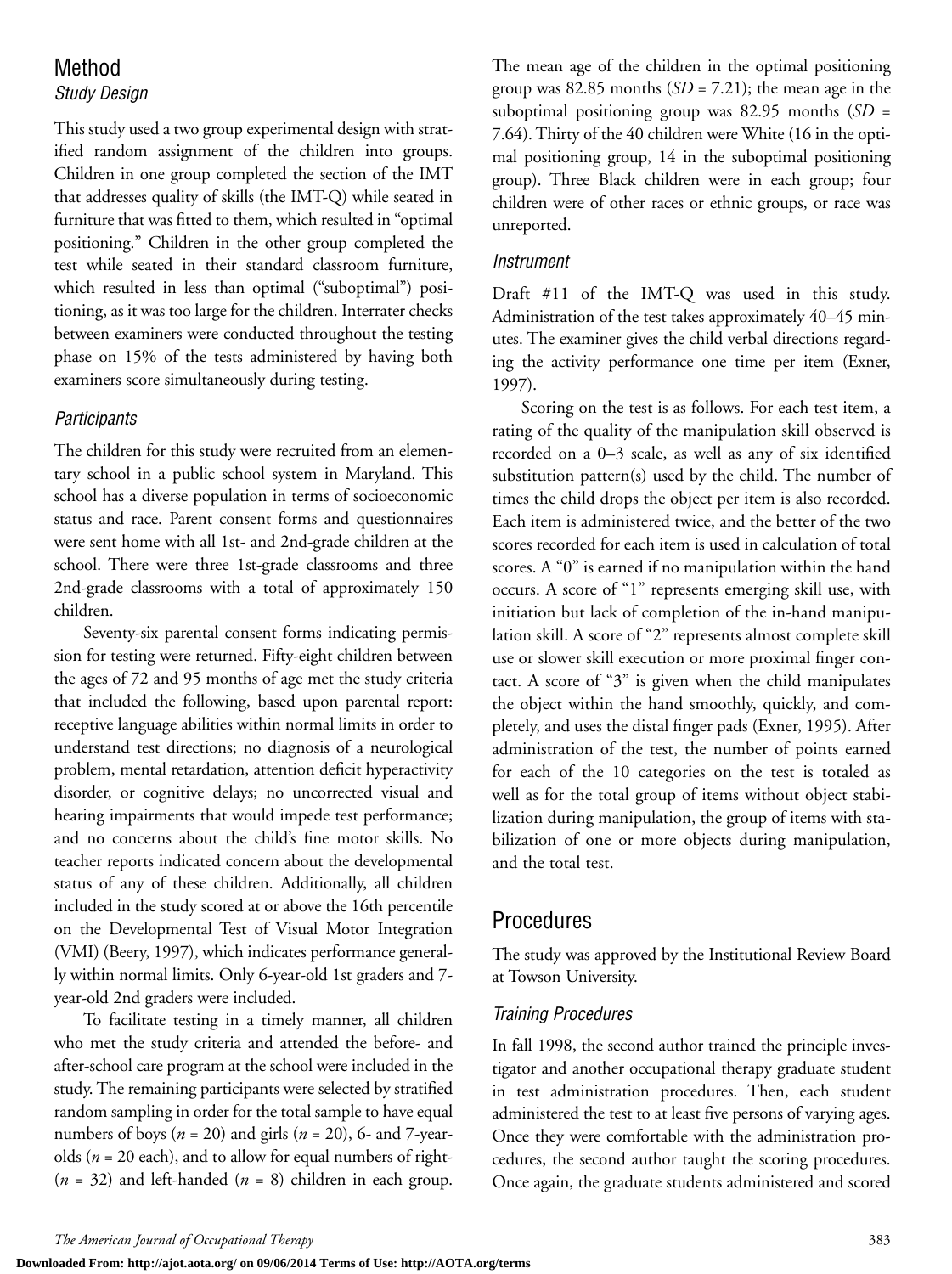the test on at least five persons of varying ages. Following this process, the students established interrater agreement in scoring. Finally, the second author observed the students administering the IMT-Q to each other and refined their competency in test administration.

### *Study Procedures*

The children in the study were assigned to one of two groups, using stratified random assignment based on age, gender, hand preference, and race or ethnic group. Optimal positioning consisted of the child being provided with a chair and table matched to his or her body size. The optimal heights of the table and chair were estimated by having each child sit in one of three different-sized chairs at an adjustable table. The child was asked if he or she felt comfortable in the chair, and each examiner made sure that the child's feet were flat on the floor, knees were flexed at 90º, and the child was seated with his or her back against the backrest. Then the desk was adjusted to be just at or slightly above (no more than 1") the child's bent elbows.

Suboptimal positioning consisted of the school's standard classroom furniture for 1st- and 2nd-grade children; it was too large for the children. This positioning resulted in each child being seated at a chair that did not allow the child to rest his or her feet flat on the floor while also having 90º of flexion at the knees or appropriate back support or both. The desk was not specifically fitted to each child, thus the height was more than 1" above the child's bent elbows, which tended to cause the child to lean on the table.

At the beginning of the testing sessions, written assent was obtained from each child to ensure his or her voluntary participation in the study. The children in both groups were given the VMI test followed by the IMT-Q. All children were in optimal positioning during administration of the VMI. The children in the optimal positioning group remained in this furniture for IMT-Q administration. The children in the suboptimal group were asked to move to a desk and chair that were less than optimal for their height (their standard classroom furniture). Testing lasted about 45 minutes to 1 hour for each child, and most children were tested in only one session. Approximately half of the 40 subjects were tested by the first author, and the other half were tested by another graduate student. Additionally, each examiner tested approximately half of the children in the optimal positioning group and half the children in the suboptimal positioning group. Six interrater checks between the two examiners were performed during the testing phase to assess scoring consistency.

Each study participant was assigned a study number to insure confidentiality of results. All data were stored in a locked file cabinet. The facility, parents, and teachers were thanked and results of the study were given to the parents, school principal, and teachers.

## *Data Analysis*

All of the tests were scored, and the information was entered on coding sheets. Then all data were entered into the SPSS (SPSS, Inc.) for Windows data analysis program. Means, standard deviations, ranges, and other descriptive statistics were calculated by type of positioning during testing for the IMT-Q total test scores, the group of items that include no stabilization of other objects in the hand during manipulation, and the group of items that include simultaneous stabilization with manipulation.

To test the hypothesis that IMT-Q scores for the children positioned optimally would be significantly different than IMT-Q scores for the children who were positioned suboptimally, an independent groups *t* test was calculated. An independent group's *t* test also was used to examine the effects of positioning on the group of IMT-Q test items that require stabilization and those that do not. Means and standard deviations were calculated for the two positioning groups based on age as well as for the age and gender groups.

## Results

#### *Interrater Agreement During the Training and Testing Periods for the IMT-Q*

Interrater agreement during the training phase was 95% for the total score on the IMT-Q. The percentage of agreement during the testing period was 99.4% for the total IMT-Q. The percentage agreement for the group of items without stabilization and the group of items with stabilization were 98% and 99%, respectively.

## *Comparison of IMT-Q Scores for Children by Positioning*

Table 2 presents descriptive statistics and independent *t*-test results for the IMT-Q total scores and with and without stabilization scale scores for the children in the two positioning groups. A statistically significant difference was found between the two groups for the total test scores  $(t = -2.77, df = 38, p < .01)$ . The mean for children who were positioned optimally was slightly more than 10 points higher for the total IMT-Q test than the mean for the children who were positioned suboptimally. The mean for the children in the standard classroom furniture (suboptimal positioning) was 81.8% of the total possible score, while the mean for the group in optimal positioning was 88.1% of the maximum possible score.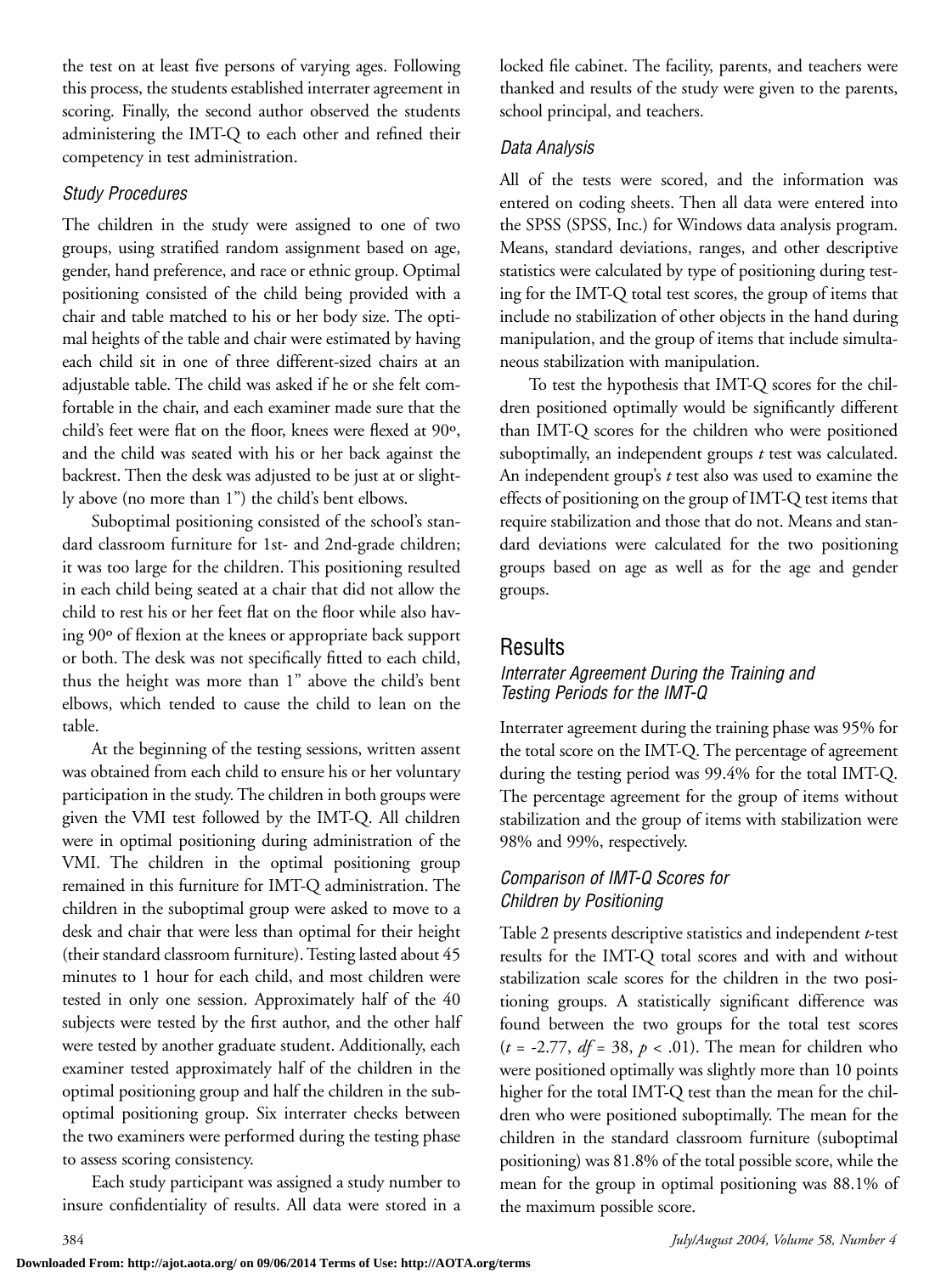**Table 2. Independent** *t* **Tests for Children's IMT-Q Scores Obtained in Optimal vs. Suboptimal Positioning**

| Table L. Mucpenuein I Tests for Unitaren s im i Q Ocores Obtanica in Optimar vs. Ouboptimar i Osttoming |               |        |       |               |      |  |
|---------------------------------------------------------------------------------------------------------|---------------|--------|-------|---------------|------|--|
| <b>Test Category</b>                                                                                    | Min/Max Score | Mean   | SD    | $t (df = 38)$ | р    |  |
| IMT-Q Total (max score = $165$ )                                                                        |               |        |       |               |      |  |
| Optimal Positioning                                                                                     | 114/162       | 145.35 | 12.67 |               |      |  |
| Suboptimal Positioning<br>Without Stabilization Scales* (max score = 81)                                | 112/151       | 134.95 | 11.00 | $-2.77$       | .005 |  |
| Optimal Positioning                                                                                     | 56/81         | 73.35  | 6.48  | $-1.38$       | .083 |  |
| Suboptimal Positioning                                                                                  | 63/78         | 70.85  | 4.84  |               |      |  |
| With Stabilization Scales** (max score = 84)<br>Optimal Positioning                                     | 52/82         | 72.00  | 7.86  | $-3.29$       | .001 |  |
| Suboptimal Positioning                                                                                  | 47/75         | 64.10  | 7.34  |               |      |  |

\*Without Stabilization Scales—sum of in-hand manipulation skills without stabilization

\*\*With Stabilization Scales–sum of in-hand manipulation skills with stabilization

 $N = 40$ ; Optimal positioning group,  $n = 20$ ; Suboptimal positioning group,  $n = 20$ 

The majority of the difference in the total test scores is attributed to the items that require object stabilization during manipulation. A statistically significant difference was found between the two groups for the scales that involved stabilization of objects during manipulation (*t* = -3.29, *df* = 38,  $p = .001$ ), but not for the group of scales that did not involve stabilization ( $t = -1.38$ ,  $df = 38$ ,  $p = .083$ ). The difference in means for the two positioning groups was approximately 2.5 points for the without stabilization scales, but approximately 8 points for the with stabilization scales. For items with stabilization, the mean for the group positioned optimally was 85.7% of the possible score, in contrast to the group tested in standard classroom furniture whose mean was 76.3% of the possible score.

#### *Comparison of IMT-Q Scores by Positioning and Age*

Table 3 illustrates the total IMT-Q mean scores and scale mean scores by age group. Six-year-old children who were positioned optimally had a mean score slightly more than 11 points higher on the total test than the 6-year-old children who were positioned suboptimally. The mean for 7 year-old children positioned optimally was almost 10 points higher on the total test than children positioned suboptimally. For the items involving object stabilization, 6-yearolds who were positioned optimally had a mean score slightly more than nine points higher, and the 7-year-olds who were positioned optimally had a mean score almost seven points higher than their age group peers who were positioned less than optimally. Overall, the mean scores for 6-year-olds who were positioned optimally were similar to the mean score for 7-year-olds who were positioned suboptimally.

#### *Comparison of IMT-Q Scores by Position, Age, and Gender*

Table 4 presents descriptive statistics on IMT-Q total scores by age, gender, and positioning during testing. Caution

#### **Table 3. Descriptive Statistics of Optimal Positioning vs. Suboptimal Positioning on IMT-Q Total Scores and Scale Scores by Age**

| Scale                               | Minimum/Maximum<br>$(max. score = 165)$ | Mean   | SD    |  |
|-------------------------------------|-----------------------------------------|--------|-------|--|
| <b>IMT-Q Total Scores</b>           |                                         |        |       |  |
| 6-Year-Olds                         |                                         |        |       |  |
| <b>Optimal</b>                      | 114/153                                 | 139.20 | 12.96 |  |
| Suboptimal                          | 112/145                                 | 128.00 | 10.36 |  |
| 7-Year-Olds                         |                                         |        |       |  |
| Optimal                             | 134/162                                 | 151.50 | 9.32  |  |
| Suboptimal                          | 132/151                                 | 141.90 | 6.37  |  |
| <b>Without Stabilization Scores</b> |                                         |        |       |  |
| 6-Year-Olds                         |                                         |        |       |  |
| Optimal                             | 56/78                                   | 70.30  | 7.20  |  |
| Suboptimal                          | 63/75                                   | 68.30  | 4.64  |  |
| 7-Year-Olds                         |                                         |        |       |  |
| Optimal                             | 67/81                                   | 76.40  | 4.03  |  |
| Suboptimal                          | 68/78                                   | 73.40  | 3.66  |  |
| <b>With Stabilization Scores</b>    |                                         |        |       |  |
| 6-Year-Olds                         |                                         |        |       |  |
| <b>Optimal</b>                      | 52/81                                   | 68.90  | 8.65  |  |
| Suboptimal                          | 47/71                                   | 59.70  | 7.35  |  |
| 7-Year-Olds                         |                                         |        |       |  |
| Optimal                             | 67/82                                   | 75.10  | 5.86  |  |
| Suboptimal                          | 62/75                                   | 68.50  | 4.09  |  |

| Table 4. Descriptive Statistics for IMT-Q Total Scores in Optimal vs. |  |  |  |
|-----------------------------------------------------------------------|--|--|--|
| <b>Suboptimal Positioning by Age and Gender</b>                       |  |  |  |

|                             |                | 6-Year-Olds    |               | 7-Year-Olds   |  |  |
|-----------------------------|----------------|----------------|---------------|---------------|--|--|
| Positioning                 | <b>Boys</b>    | Girls          | <b>Boys</b>   | Girls         |  |  |
|                             | Mean (SD)      | Mean (SD)      | Mean (SD)     | Mean (SD)     |  |  |
| Optimal                     | 134.60 (16.24) | 143.80 (7.82)  | 157.80 (5.81) | 145.20 (7.92) |  |  |
| Suboptimal                  | 125.60 (5.94)  | 130.40 (13.85) | 138.80 (2.39) | 145.00 (7.84) |  |  |
| $n = 5$ per group; $N = 40$ |                |                |               |               |  |  |

must be used in reviewing these data due to the small number of participants in each group (*n* = 5). The 6- and 7-yearold boys who were positioned optimally scored 9 and 19 points higher, respectively, than their age group peers who were positioned suboptimally. Six-year-old girls who were positioned optimally scored 13 points higher than 6-yearold girls positioned suboptimally. This difference was not

**Downloaded From: http://ajot.aota.org/ on 09/06/2014 Terms of Use: http://AOTA.org/terms**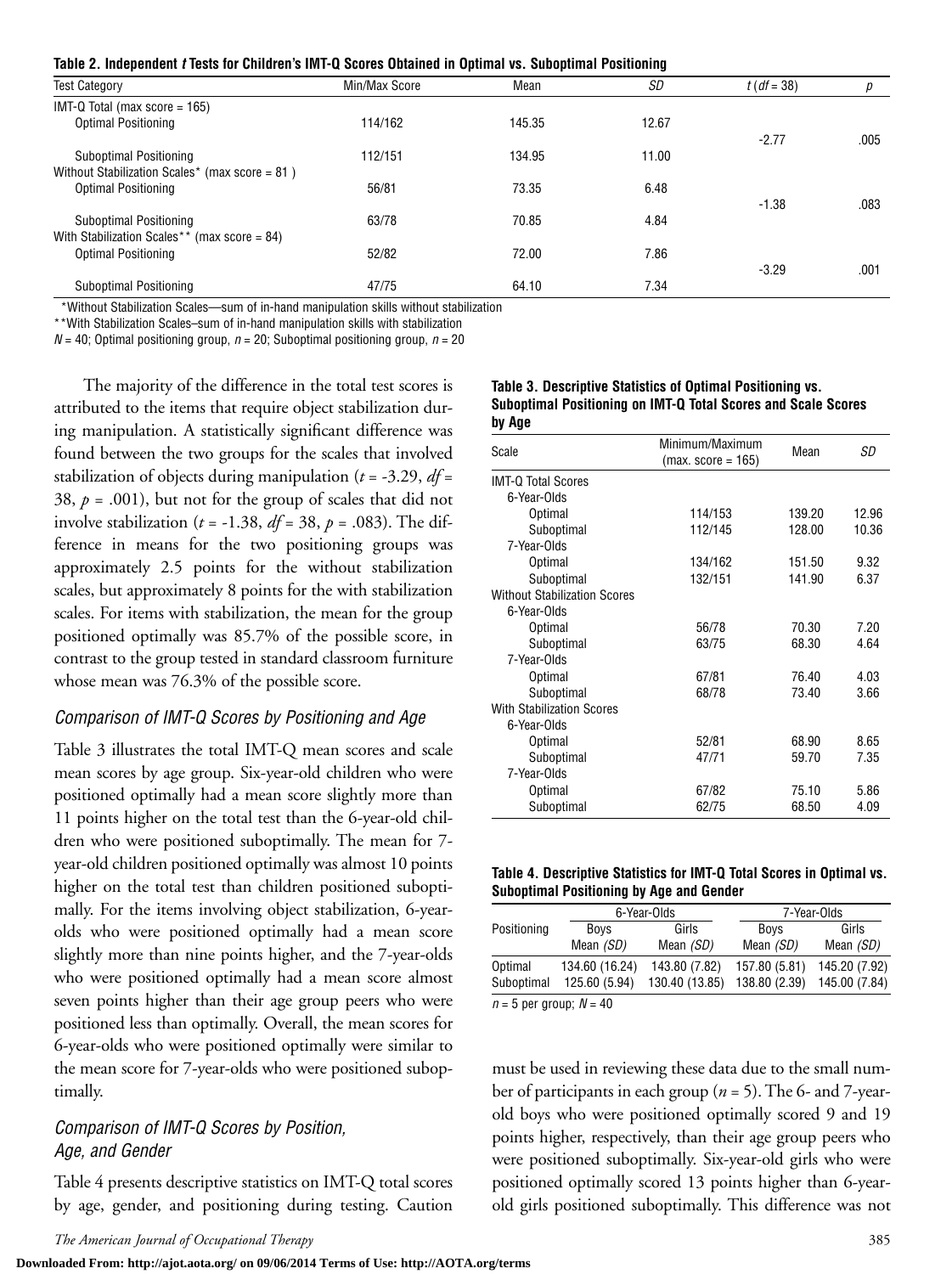reflected in scores of the 7-year-old girls. Six-year-old boys who were positioned optimally had a mean score similar to 7-year-old boys who were positioned suboptimally.

# Discussion

The study's hypothesis was supported by the results of the independent t test in which a statistically significant difference was found between the IMT-Q means for the two groups. The results lend support to findings by Sents and Mark (1989) in which a statistically significant difference between means on an IQ test was found with two groups of preschool children when one group was positioned optimally and one group was positioned suboptimally. Such IQ tests for preschool children use object manipulation within many items. The results from their study and our study suggest that the type of seated positioning used during testing of young, typical children may affect the children's test scores. The difference in test scores found in this study could result in a child appearing to have difficulties with object manipulation that may not be as evident if a child were tested in properly fitting furniture.

When age of the children was considered in addition to their positioning, descriptive statistics suggest that both 6 and 7-year-olds who were positioned optimally had better scores than children positioned suboptimally. Second-grade children, especially boys, who are seated in furniture that does not fit them may demonstrate object manipulation skills similar to those skills that can be demonstrated by well-positioned 1st-grade children. Gender may affect performance of the skills, but further study is needed in this area.

Additionally, more difficult object manipulation skills (i.e., those that require stabilization of objects in the hand during manipulation) appear to be more affected by the quality of the child's positioning than are the easier skills (i.e., those that did not require object stabilization during manipulation). Therefore, on the scales with stabilization, seating quality appeared to be more important for the children, perhaps because proficiency in use of these skills was developing. In contrast, most children had mastered easier skills included in the scales without stabilization, and positioning did not seem to influence their scores. Perhaps when children are challenged in their postural control they are less able to execute complex fine motor skills well. If so, this has important implications for children's performances during testing as well as during learning of new tasks involving complex hand skills, such as handwriting.

The better performance of children in optimal positioning is congruent with both biomechanical and neurodevelopmental perspectives regarding proximal stability and distal control (Benbow, 1995; Case-Smith et al., 1989; Colangelo, 1993). In optimal positioning the child has greater postural stability and thus has a more effective base upon which to build distal mobility for object manipulation. In fact, the graduate students who tested the children noted that those children who were optimally positioned seemed to move little during testing. Those who were in the standard classroom furniture (the "too large" furniture) moved frequently and appeared to seek a variety of more stable alternatives (i.e., different seating positions or leaning on the table or both). This observation suggests that if a child does not find sufficient support in seating, he or she will seek alternative methods of obtaining that stability when confronted with challenging fine motor tasks.

However, this explanation does not necessarily provide the only rationale for less-skilled performance of the children in furniture that did not fit them well. Because these children moved more in an attempt to find more stable or more comfortable seating or both, they may have been less able to focus on performance of the complex manipulative tasks presented. Thus, in addition to having their postural base affected, the children's attention may have been negatively affected. Obviously attention to task is a critical factor in performance of a fine motor skill.

# Limitations

This study was conducted with a relatively small sample of typically developing children while performing tasks that involved object manipulation, thus the findings cannot be generalized to children who are not typically developing or to other types of activities. Children who have motor control or attention difficulties or both may be differently or more significantly affected by their seated positioning during object manipulation tasks.

In addition, due to the nature of the study and the need for testing by occupational therapists or advanced-level occupational therapy students, it was not feasible to have data collectors who were blind to the study's purpose. Thus, the potential for experimenter bias should be considered. However, measures such as interrater checks were used to insure that the graduate students who administered the tests used consistent administration procedures and scoring criteria. To help minimize experimenter bias, each examiner tested half of both groups of children.

# Recommendations

Given this study's findings and those by Sents and Marks (1989) indicating that positioning can influence test scores of typically developing young children when the test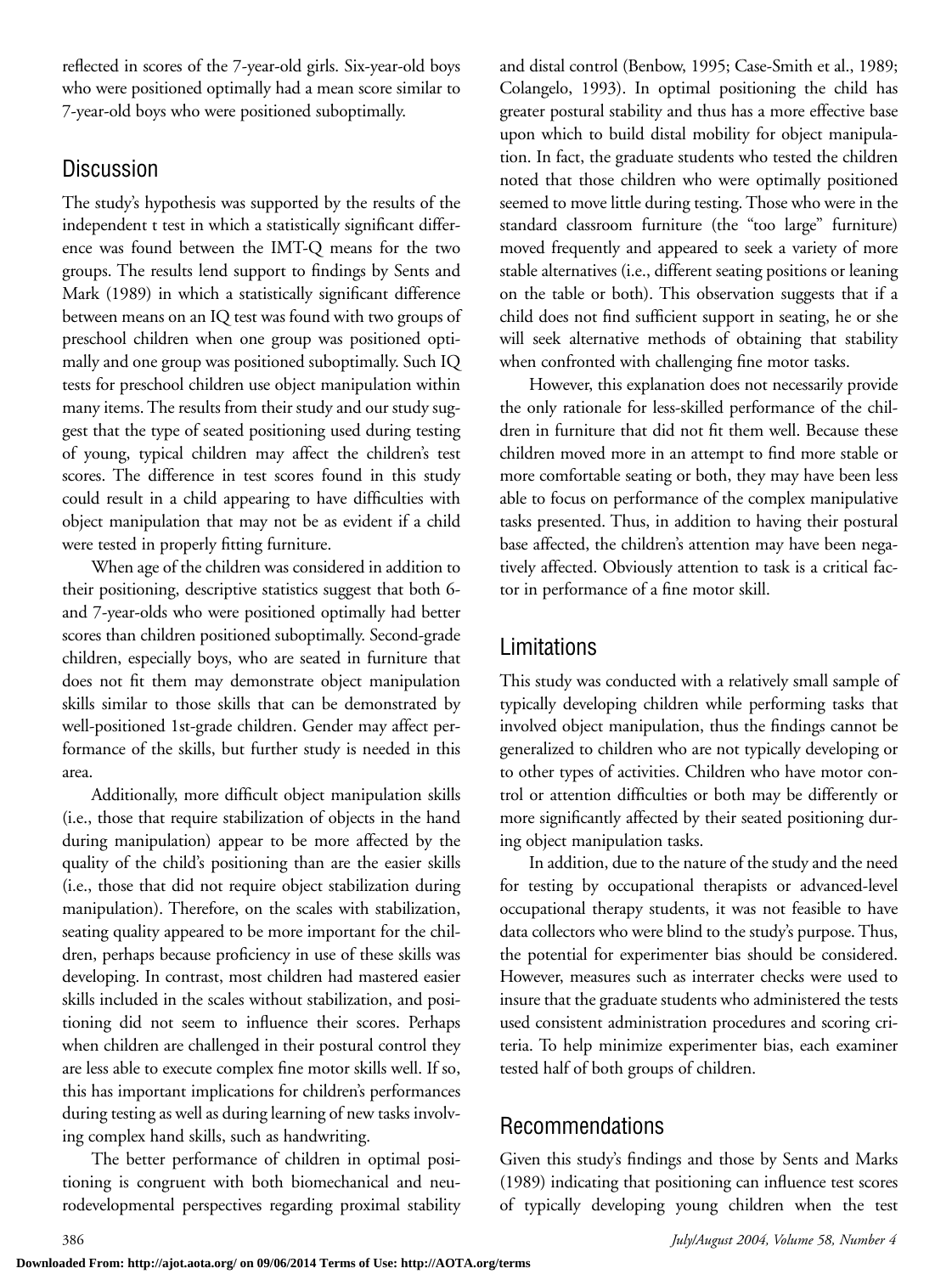involves hand skills, information regarding appropriate positioning for testing may be important for all professionals who test children in seated positions. This may be particularly important if children are expected to use hand skills during test performance. However, additional studies are needed to validate these findings and to determine if similar results would occur in testing of older children, children with motor disabilities, and children with attention problems. Other studies examining the impact of positioning on fine motor assessments of children would lend validity to administration instructions provided with standardized tests.

Additionally, further study of the influence of seated positioning quality on children's performance on other fine motor skills and functional skills are needed. Studies could be conducted that examine children's quality and speed of fine motor classroom task performance when children are in furniture considered optimal versus that considered less than optimal. Additionally, studies examining the influence of positioning on children's skills that are already mastered versus skills that are emerging would help to clarify and add validity to this study's results. Certainly given that McHale and Cermak (1992) noted that children spend such a large portion of their school day engaged in activities that require skilled hand use, the impact of environmental factors, including furniture, on children's success needs specific attention.

Other study designs would be helpful in verifying this study's findings. Studies with larger sample sizes would allow for more complex analysis of the data, with consideration for interaction of other variables with positioning, such as age, gender, and level of skill in the area tested. Also, studies that use test–retest study designs would add more information about the impact of furniture on performance. Finally, studies in which participants are videotaped and the videotapes are scored by examiners who are blind to the study purpose may be feasible for some assessments.

# Conclusion

In this study, typically developing 1st- and 2nd-grade children who were seated in furniture that fit them well performed significantly better on the IMT-Q than those children who were seated in furniture that was too large. Thus, the quality of seated positioning for a typically developing child may significantly influence his or her score on a standardized test that involves object manipulation. Emerging in-hand manipulation skills may be more affected by the quality of seated positioning than skills that have been mastered. This study's findings are similar to those of Sents and Marks (1989) regarding the effects of positioning on young, typical children's performance on an intelligence test. Such findings raise concern that a child may perform more poorly on a test involving hand skills or hand use if seated in furniture that does not provide appropriate support.

Additionally, the results of this study appear to provide support for the principle that proximal control (via positioning) is an important factor for efficient distal control. Seated position quality may affect object manipulation skills in young children as a result of biomechanical or attentional factors or a combination of these factors. The key findings of this study suggest the importance of including positioning instructions in test manuals and the need for professionals to consider the furniture a young child uses when testing his or her fine motor abilities and other skills measured by activities involving hand use.▲

# Acknowledgments

This article is based on the first author's master's thesis, which was completed in partial fulfillment of a master of science degree at Towson University, Towson, MD. We thank Jennifer Burkhart for assistance in testing children and conducting interrater agreement checks. We also wish to express deep appreciation to the children, parents, and teachers for their participation in this study and to the school's principal for her high level of commitment to this project. This research was supported by grants from the American Occupational Therapy Foundation and the Graduate Student Association at Towson University.

# References

- Allen, K. G. (1994). *Test-retest reliability study of the In-hand Manipulation Test for typical 7- and 8-year old children.* Unpublished master's project, Towson University, Towson, Maryland.
- Beery, K. E. (1997). *The Beery-Buktenica Developmental Test of Visual Motor Integration* (4th ed.). Paripanny, NJ: Modern Curriculum.
- Benbow, M. (1995). Principles and practices of teaching handwriting. In A. Henderson and C. Pehoski (Eds.), *Hand function in the child: Foundations for remediations* (pp. 225–281). St. Louis, MO: Mosby.
- Benson, J., & Clark, F. (1982). A guide for instrument development and validation. *American Journal of Occupational Therapy, 36,* 789–800.
- Bobath, K., & Bobath, B. (1972). Cerebral palsy. In P. H. Pearson & C. E. Williams (Eds.), *Physical therapy services in the developmental disabilities* (pp. 31–185). Springfield, IL: Charles C Thomas.
- Campbell, S. K. (1989). Measurement in developmental therapy: Past, present and future. In L. J. Miller (Ed.), *Developing norm-referenced standardized tests* (pp. 1–13). Binghamton, NY: Haworth.